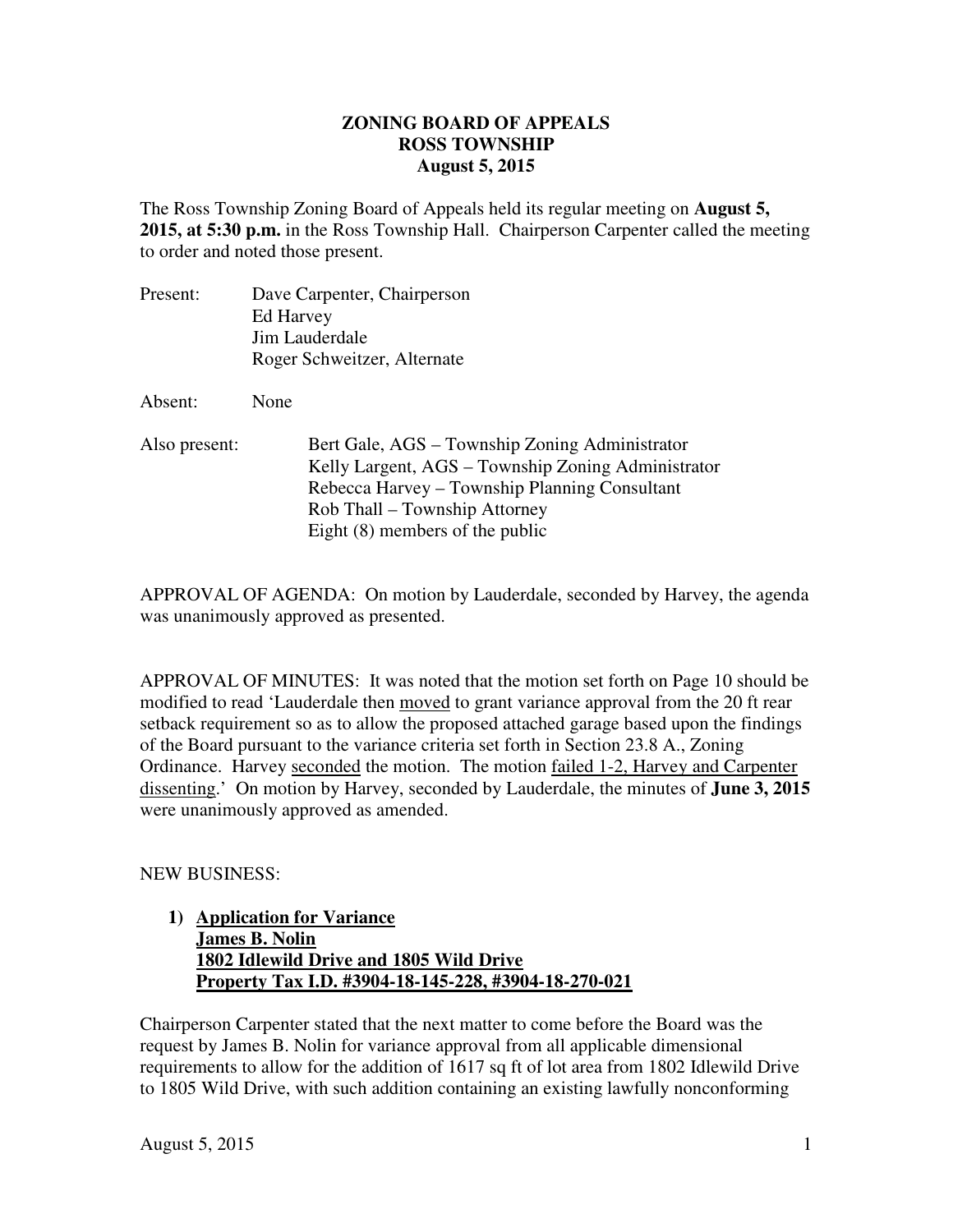garage located across the street from 1805 Wild Drive. The subject property requested for consideration is within the R-1 Low Density Residential District.

 Chairperson Carpenter stated that the matter had been considered by the Board at its meeting on June 3, 2015 and was rescheduled for the August meeting to allow the Township to renotice the request to consider all required dimensional variances.

 Chairperson Carpenter further noted that Alternate Schweitzer will continue to serve in consideration of the Nolan variance request given his service during consideration of the matter in April and June.

 James Nolin was present on behalf of the application. He noted that the sale/transfer of 107 sq ft of land area from 1811 Wild Drive to 1802 Idlewild Drive referenced by Bert Gale at the previous Board meeting has been addressed. Nolin referenced a quit claim deed provided to the Board that demonstrates the transfer of the subject 107 sq ft of property back to 1811 Idlewild Drive.

 Nolin then referenced the updated survey of 1802 Idlewild Drive and 1799/1805 Wild Drive provided to the Board. He noted that the updated survey provides parcel area information that reveals the following:

- 1802 Idlewild Drive is 21,596 sq ft in area and is currently a conforming lot
- 1805 Wild Drive was 6550 sq ft in area and a lawful nonconforming lot
- - The transfer of 703 sq ft of lot area from 1805 Wild Drive to 1799 Wild Drive (approved by the ZBA on June 3, 2015) resulted in a lot area of 5847 sq ft for 1805 Wild Drive
- - The current proposal to add 1604 sq ft of lot area from 1802 Idlewild Drive to 1805 Wild Drive will render 1802 Idlewild Drive a nonconforming lot with a lot size of 19,992 sq ft and decrease the nonconformity of 1805 Wild Drive by increasing the size of the lot from 5847 sq ft to 7451 sq ft.

 Nolin confirmed that the lot area proposed to be split from 1802 Idlewild Drive and added to 1805 Wild Drive is actually 1604 sq ft in size (not 1617 sq ft). He reiterated that the proposed 1604 sq ft area is currently occupied by a lawfully nonconforming garage and is located opposite 1805 Wild Drive.

 Following review of the proposed lot split/combination, it was noted that the following variances will be required:

Variance approval is required to permit the proposed reduction in lot area of  *1802 Idlewild Drive;*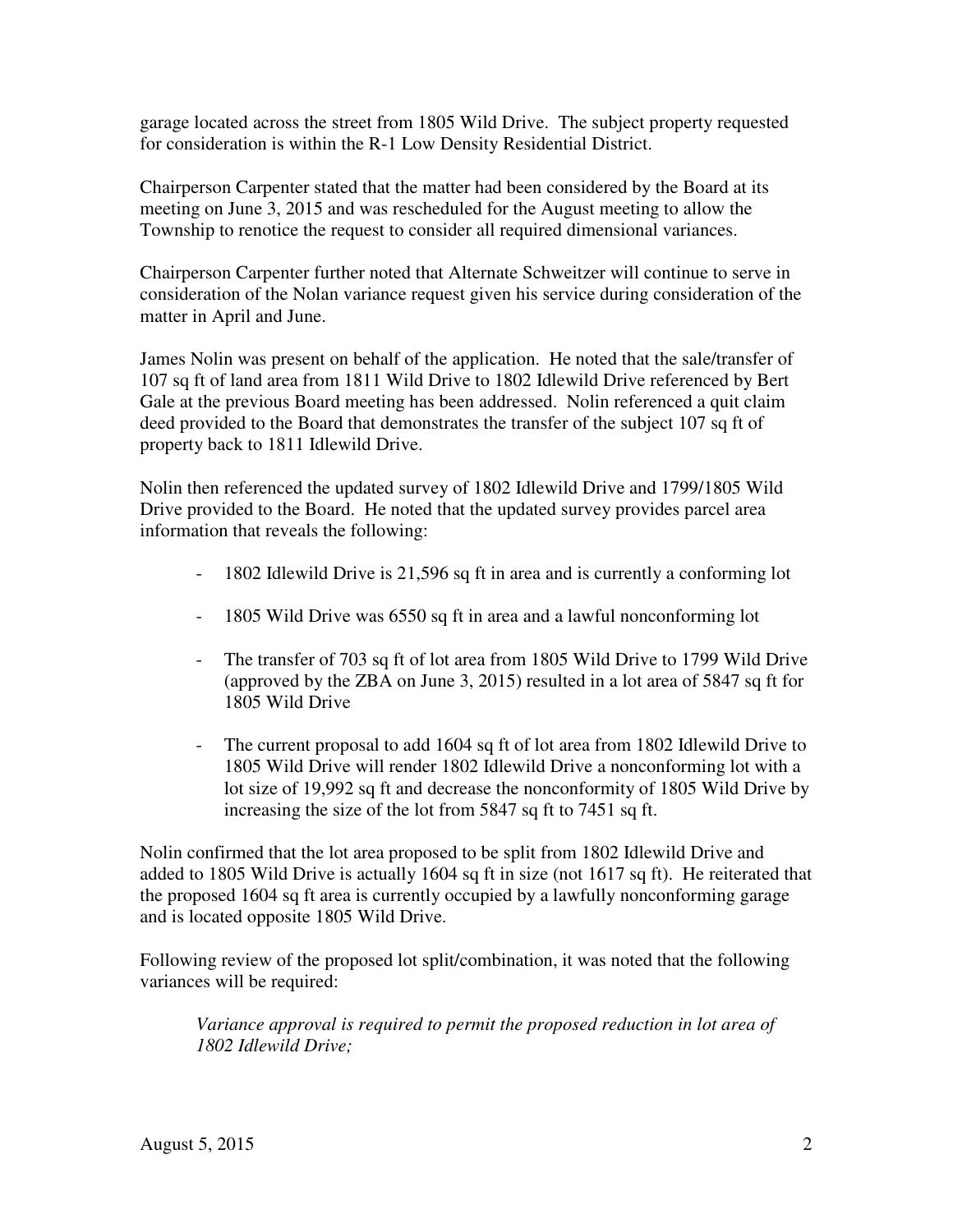*Variance approval is required to permit the proposed establishment of a 1604 sq ft lot opposite 1805 Wild Drive.* 

Variance approval is required to permit the garage (currently on 1802 Idlewild  *Drive) to continue to be located within required side and front yard setbacks and to exceed the lot coverage standard when added to 1805 Wild Drive.* 

 It was also noted that the actual proposed lot split/combination will be subject to Township Board review/approval pursuant to the Subdivision Control Ordinance.

 In response to questions from Attorney Thall, Nolin noted that the subject garage is approximately 70-80 years old and has always been used in conjunction with the residential use of 1805 Wild Drive.

 No further public comment was offered on the matter. The public comment portion of the public hearing was closed.

 General Board discussion ensued wherein it was noted that a reduction of the proposed transfer of 1604 sq ft by 8 sq ft would result in a lot area of 20,000 sq ft for 1802 Idlewild Drive and allow it to remain a conforming lot. It was further noted that the proposed transfer area could be reduced by 8 sq ft simply by relocating the proposed rear lot line of 1805 Wild Drive 1 ft to the northeast and changing the proposed rear setback for the garage from 5 ft to 4 ft.

 E. Harvey stated that a variance from the rear setback requirement will also then be required for 1805 Wild Drive but that the reconfiguration was a reasonable approach given that the slope in that **area** already limits building opportunities on that portion of 1802 Idlewild Drive.

Nolin agreed to reconfigure the proposed lot split/combination as suggested.

 Chairperson Carpenter led the Board through a review of the variance criteria set forth in Section 23.8 A. The following findings were noted:

## *Proposed lot split/combination between 1802 Idlewild Drive and 1805 Wild Drive, as adjusted:*

 *Per Section 23.8A.:* 

- • Practical difficulty in carrying out the strict letter of the Zoning Ordinance:  *(exceptional narrowness, shallowness or shape of the property; exceptional topographic conditions; other extraordinary situation of the property)* 
	- - 1802 Idlewild Drive will continue to comply with all applicable dimensional requirements.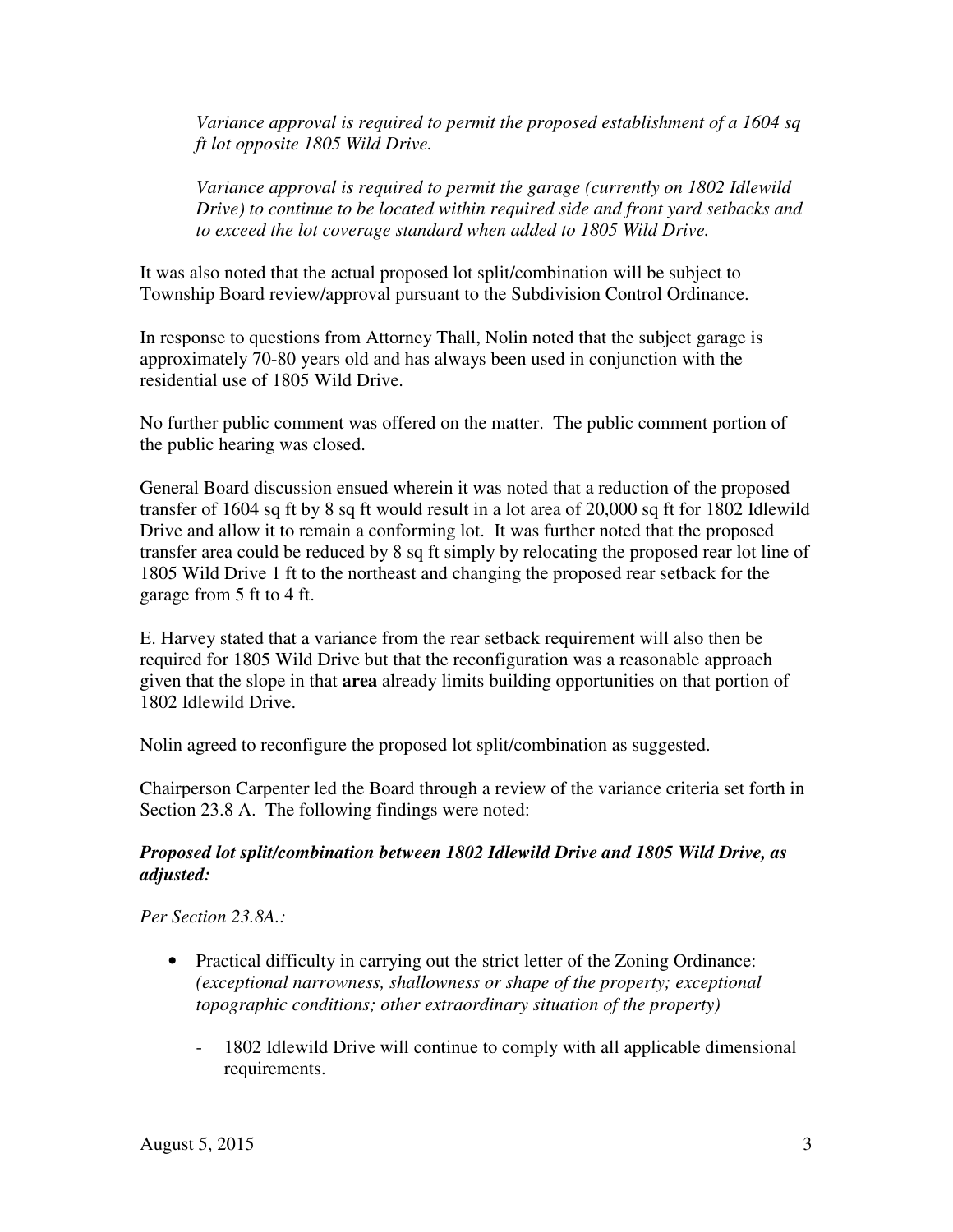- The proposed lot split/combination will render 1805 Wild Drive more conforming in lot size.
- - The existing garage has been in its current location for 70-80 years and the proposed lot split/combination will not alter the existing nonconforming side and front setbacks.
- - The slope that exists on 1802 Idlewild in the area of the proposed rear lot line of 1805 Wild Drive limits building opportunities in that area.
- • Self-created hardship: *(practical difficulty not created by the applicant or a predecessor owner in the applicant's family):* 
	- - The location and historic use of the garage in conjunction with 1805 Wild Drive is not a condition created by the applicant.
- • No substantial detriment to adjoining property:
	- The proposed lot split/combination will render 1805 Wild Drive more conforming in lot size.
	- - The proposed lot split/combination will not alter the existing nonconforming side and front setbacks or change the existing building coverage on the subject properties.
	- - The slope that exists on 1802 Idlewild in the area of the proposed rear lot line of 1805 Wild Drive limits building opportunities on that portion of 1802 Idlewild Drive thereby reducing the impact of a 4 ft rear setback for the existing garage.
- Not materially impair the intent and purpose of the Zoning Ordinance:
	- The proposed lot split/combination will render 1805 Wild Drive more conforming in lot size.
	- The proposed lot split/combination will not result in the creation of any new lots/building sites.
	- The proposed lot split/combination will not result in an increase in driveways.
	- - The proposed lot split/combination will not alter the existing nonconforming side and front setbacks or change the existing building coverage on the subject properties.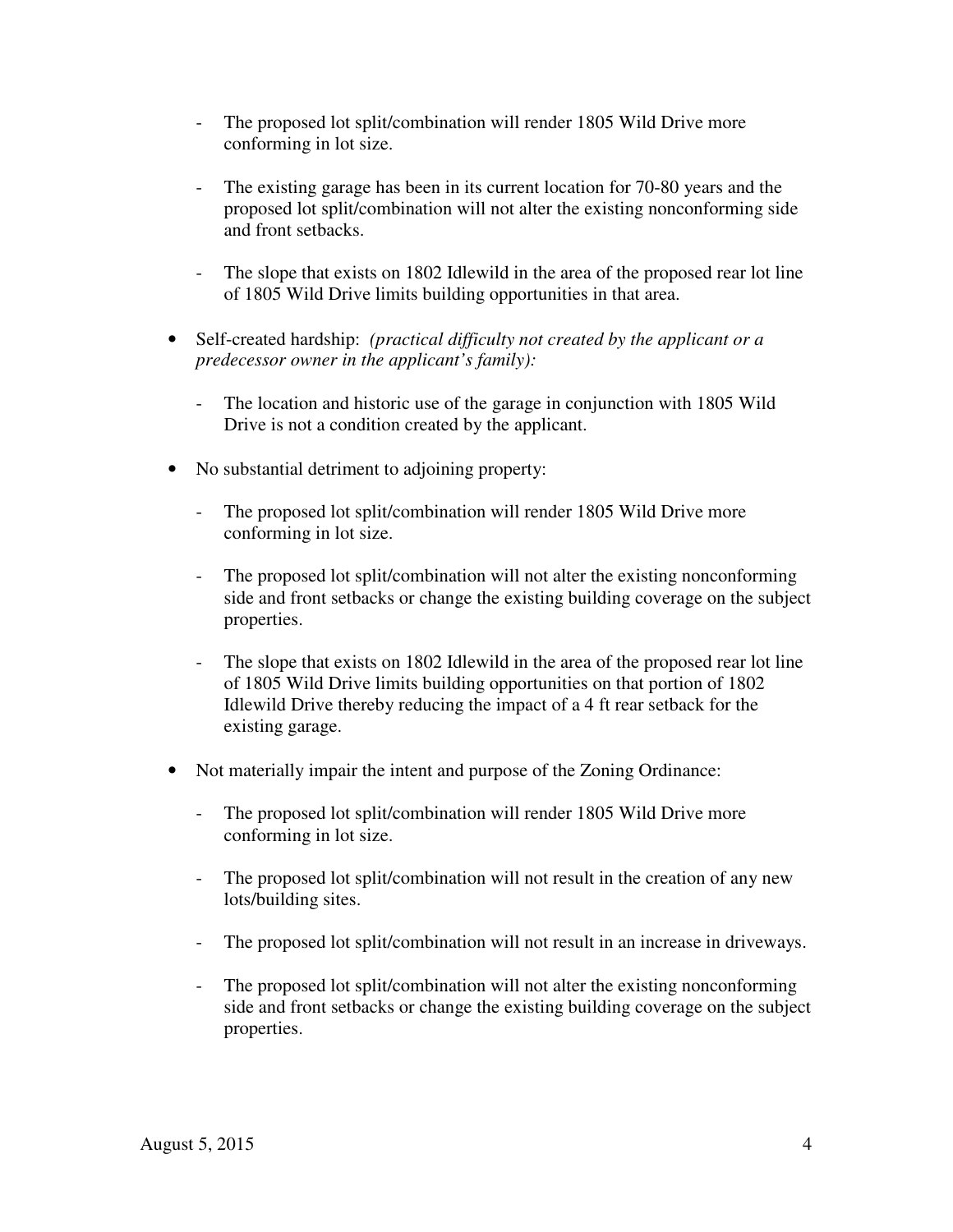- Not materially impair the public health, safety and welfare:
	- - The proposed lot split/combination does not constitute a material change in the density, use, building coverage, or lot configuration of the area.
- Exceptional circumstances applying to the specific property that do not apply generally to other properties in the R-1 District:
	- - Nonconforming lots around Gull Lake are a recurrent situation . . but they are not a general circumstance within the R-1 District.
- Condition/situation of the property is not of a general or recurrent nature as to make reasonably practical a general regulation as part of the Zoning Ordinance:
	- - Nonconforming lots around Gull Lake are a recurrent situation . . but are not general to the Township as a whole.

 It was reiterated that the above findings were based on the application documents presented and the representations made by the applicant at the meeting.

Schweitzer then moved to grant variance approval so as to allow the proposed lot split/combination based upon the findings of the Board pursuant to the variance criteria set forth in Section 23.8 A., Zoning Ordinance and subject to Township Board approval of the proposed lot split/combination pursuant to the Subdivision Control Ordinance. Harvey seconded the motion. The motion carried unanimously.

 Chairperson Carpenter noted that Lauderdale, as a regular member of the Board, will serve in consideration of the Dumont variance request.

 **2) Application for Variance Douglas Dumont 12258 North Sherman Lake Drive Property Tax I.D. #3904-29-330-031** 

 Chairperson Carpenter stated that the next matter to come before the Board was the request by Douglas Dumont for variance approval from the 50 ft front (waterfront) setback requirement to allow for a proposed addition to an existing deck. The subject site is located at 12258 North Sherman Lake Drive and is within the R-1 Low Density Residential District.

 Douglas Dumont was present on behalf of the application. He stated that the proposed addition to the deck is in the vicinity of the kitchen and is desired to accommodate the placement of a table/chairs on the deck. He noted that the proposed addition will extend over an existing lower deck and will be provided a similar front setback.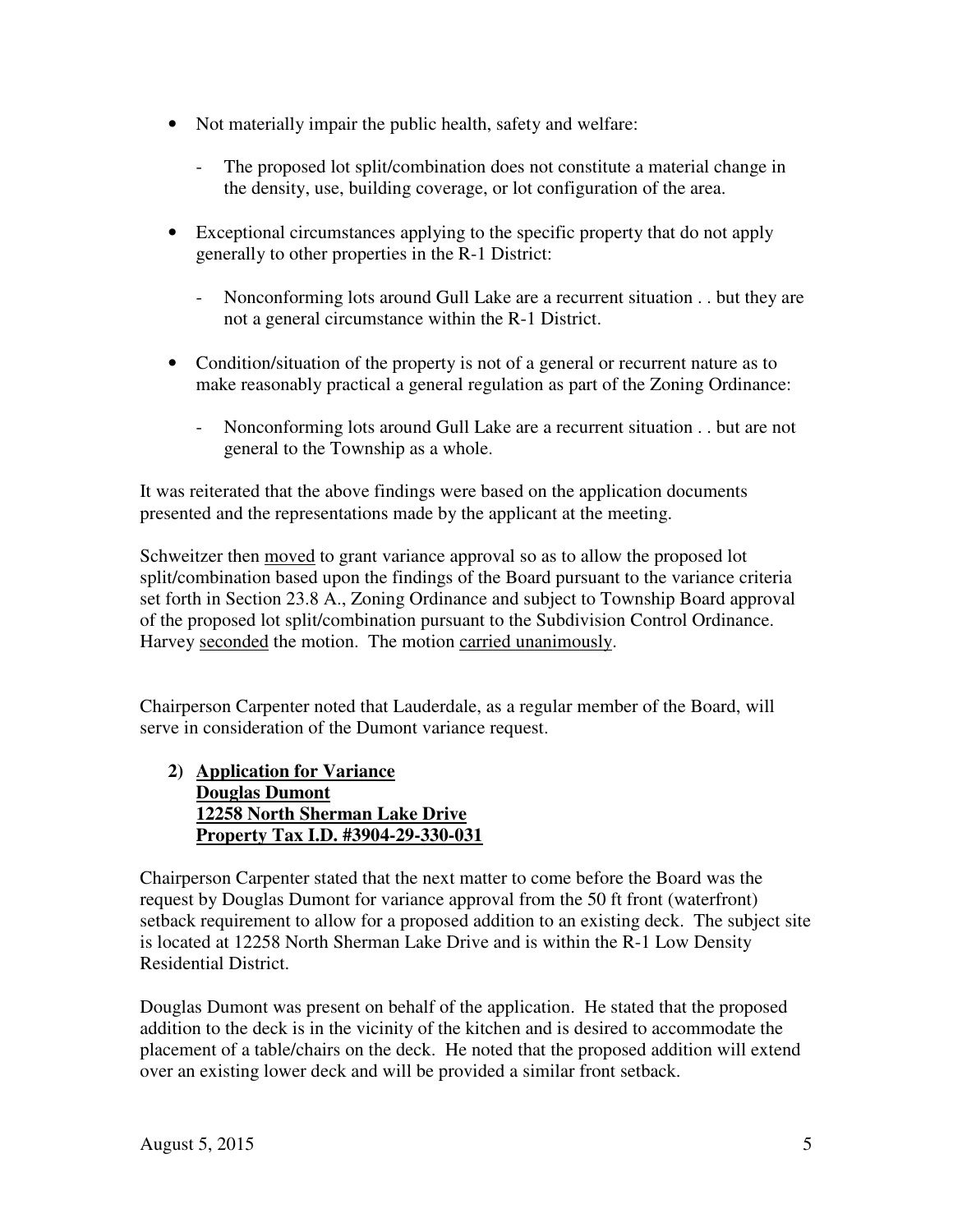Dumont stated that he obtained a building permit for the deck addition and that a footing inspection was conducted and approved. He noted that the deck addition was then completed, with the exception of the installation of the railings, until work on the project was stopped by the Township. He referenced photos of the property.

 Bert Gale confirmed that a building permit had been issued for the proposed deck addition based upon the lot diagram provided with the building permit application that indicated a 55 ft setback from the high water line of Sherman Lake. He noted that the footing inspection was conducted by the building inspector, not the zoning administrator, and did not include an inspection of the setbacks. Upon a visit to the site by the zoning administrator, a setback inspection was conducted and the front setback violation discovered. Gale advised that work on the project was stopped at the discovery of the setback violation. He referenced the building permit application documents submitted by the applicant.

 Lauderdale clarified that the 'existing lower deck' referenced by the applicant is a 'patio' as defined by the Zoning Ordinance.

 E. Harvey questioned if the patio is at ground level or is raised. He referenced the Schau variance request recently considered by the Board. Gale confirmed that the patio is at ground level and not subject to the setback standards.

 In response to Board questions, Dumont confirmed that the deck addition is located 43.5 ft from the seawall. Gale agreed that the high water line for the property would be considered the seawall, pursuant to the definition of 'high water line' set forth in the Ordinance and historic application of the standard. Dumont further confirmed that the existing deck extends 6 ft from the house. He noted that the house and patio were constructed in 1988.

 Tom Boyd stated that he resides on property adjacent to the subject site. He noted that he constructed a new home on his property and developed the site in compliance with all setback requirements. He opined that the subject site should be held to the same standards. Boyd stated that the 'existing deck' being referenced was actually recently replaced and provided with an awning that also extends into the setback. He added that the deck addition extends out another 8 ft from the recently replaced deck. Boyd further questioned if the proposal will result in a violation of the lot coverage standard.

 Kelly Largent stated that the lot is lawfully nonconforming and permitted 30.5% lot coverage pursuant to the Zoning Ordinance. Based on the dimensions provided on the lot diagram, she advised that a 29% lot coverage is proposed.

 Daniel Mann stated that he also resides on property adjacent to the subject site and that he feels the deck addition is more accurately located 39 ft from the seawall. He noted that the garage and outbuildings on the site are also located within the setback and demonstrate further the inaccuracies of the lot diagram and the erroneous construction on the property.